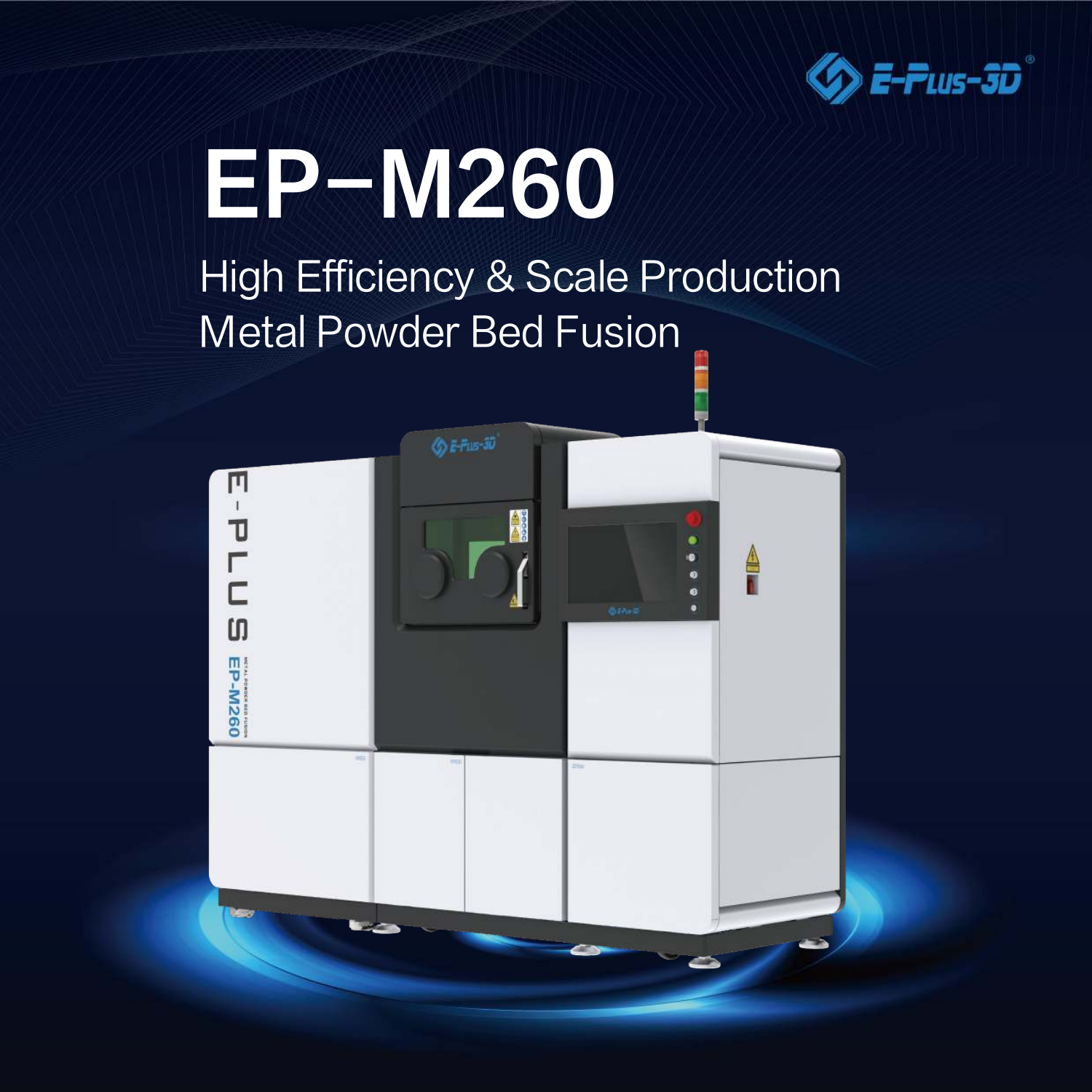### EP-M260

The EP-M260 is an industrial metal 3D printer that uses advanced metal powder bed fusion (MPBF) technology. It is capable of easily and quickly converting CAD data into high-performance, complex structure metal parts. The 3D printer is an ideal choice for medium sized parts and small batch production.



#### **»**CONSISTENT PERFORMANCE

- Innovative gas flow management and optimized filter system ensure a stable building environment.
- Outstanding sealing capability optimizes oxygen content.
- Precise laser beam quality control.



#### **»** HIGH PRODUCTIVITY

- Dual-Laser system equipped with build volume of 266x266x390mm³.
- Non-stop operation during filter change.
- Optimized recoating strategy shortens coating time .

#### **»** RELIABLE AND EASY OPERATION



- Convenient powder recycling systems and glove box structure minimize powder contact.
- Intelligent software ensures less human intervention.
- Real-time monitoring of the production environment and building process.
- Double locking from mechanical lock to improve safety.
- Alarming when the access door is open abnormally, to ensure the safety of use.

### **»** LOW OPERATION COST

- Quantitative powder feeding and coating ensure less powder waste.
- Advanced filtration system significant increases filter lifetime.
- Low inert gas consumption during purging and operation.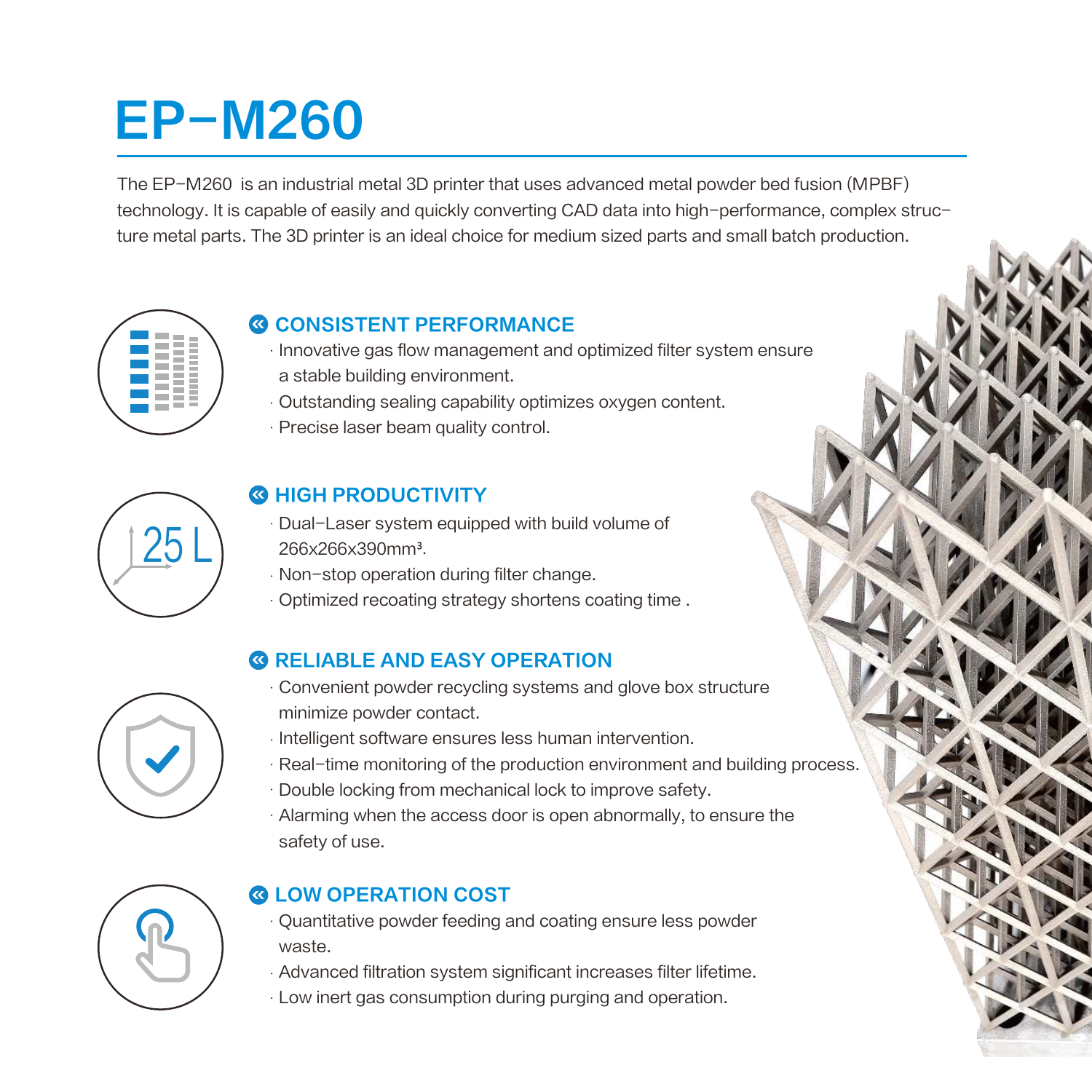